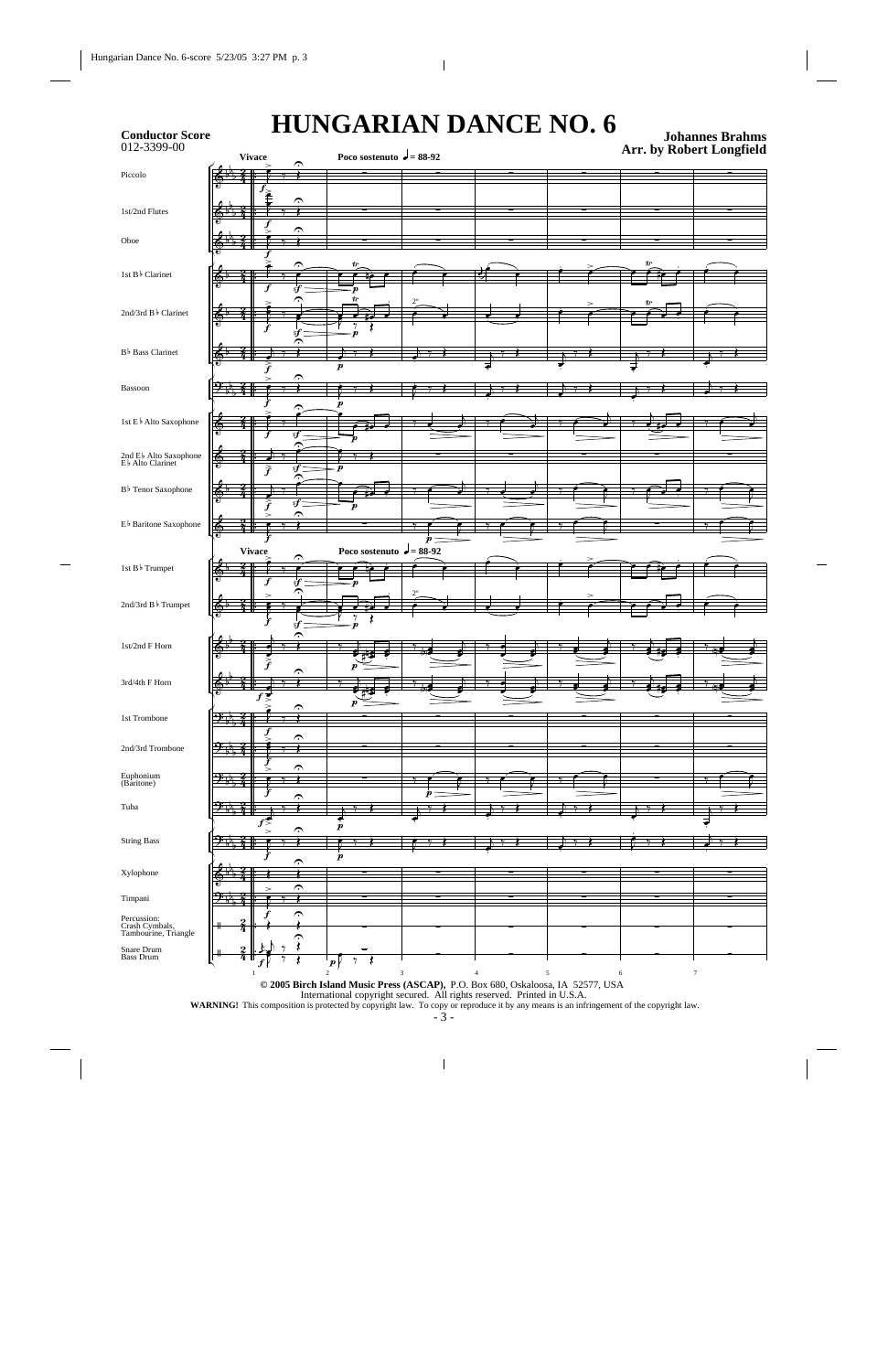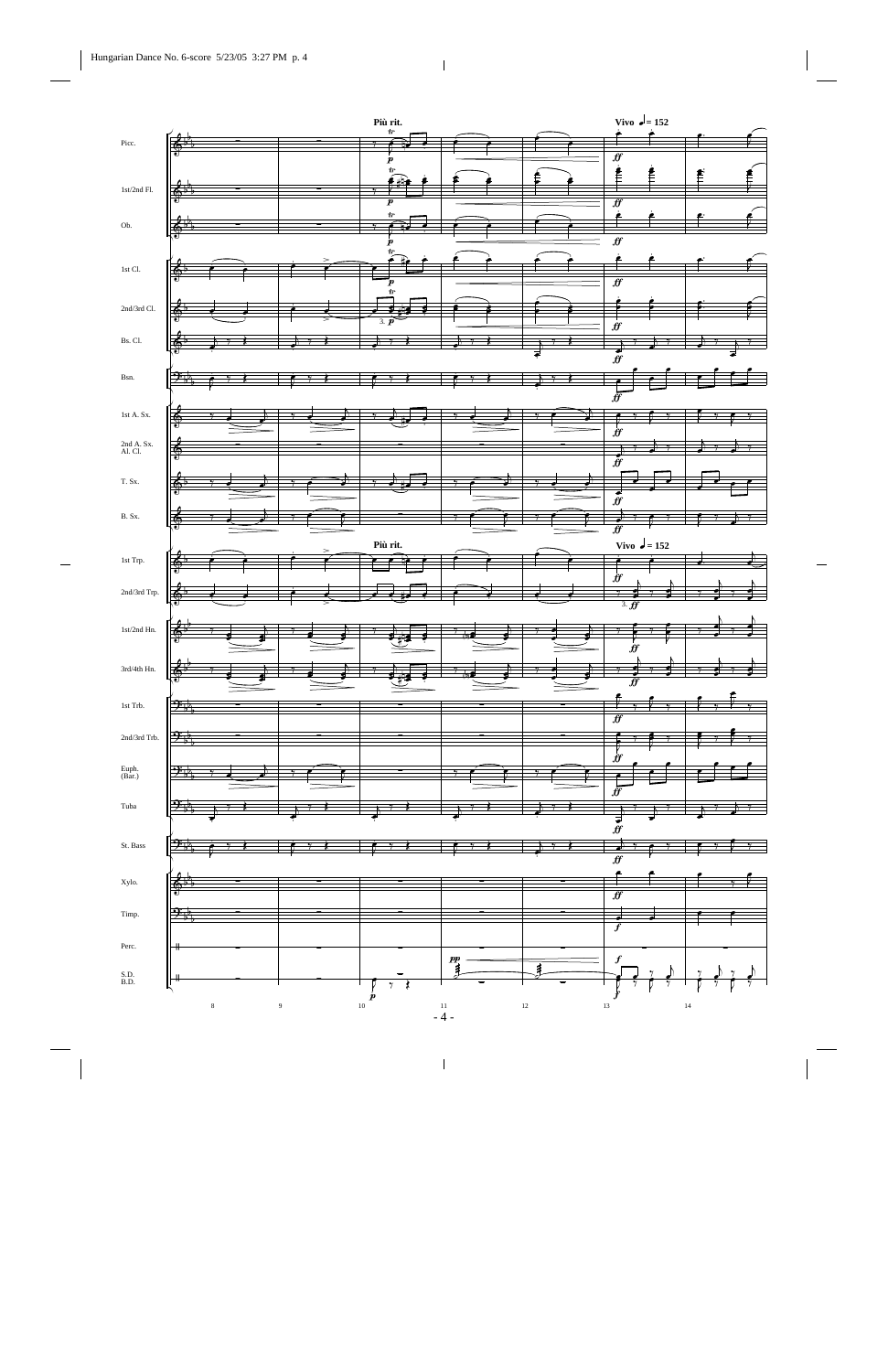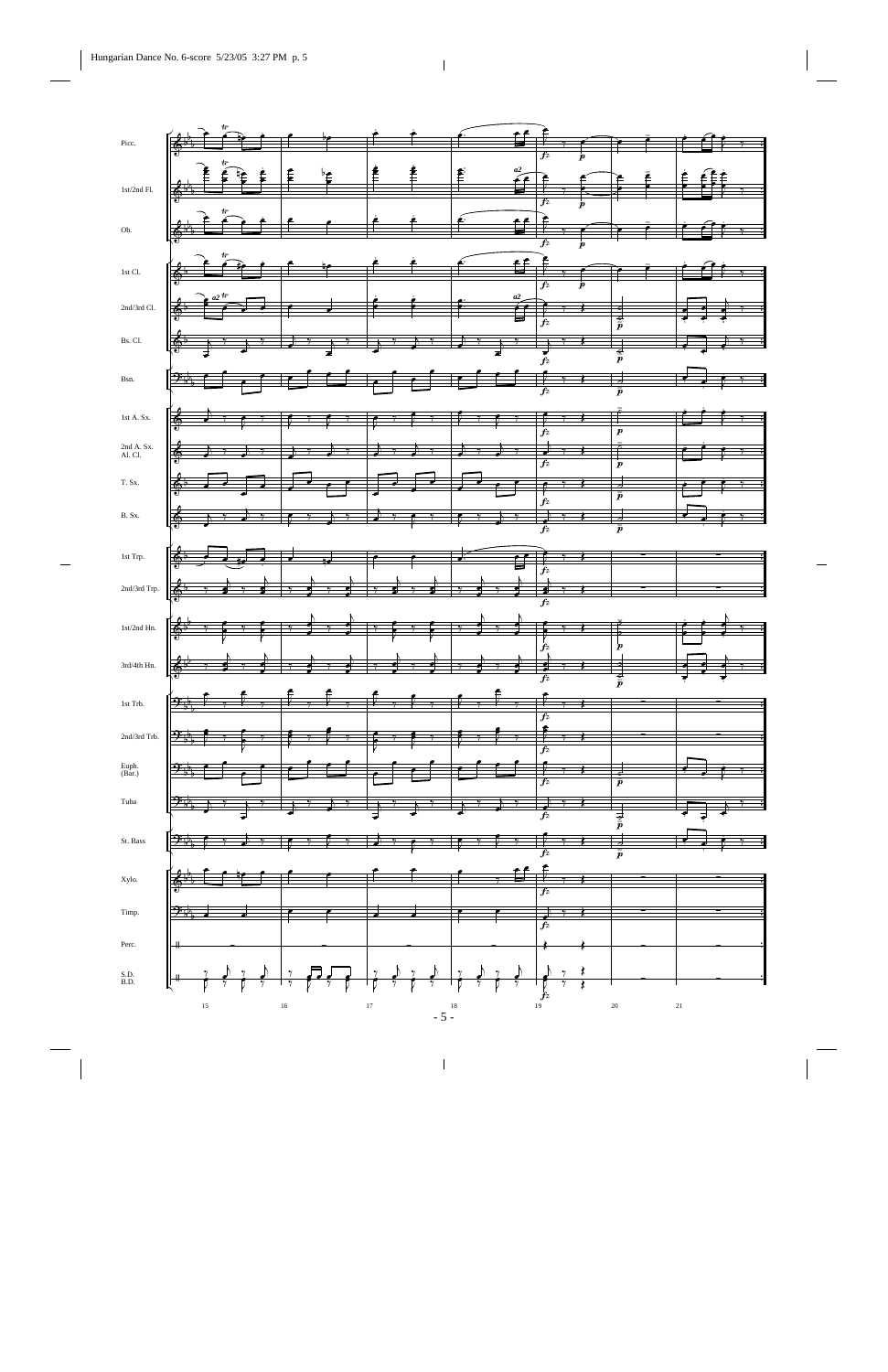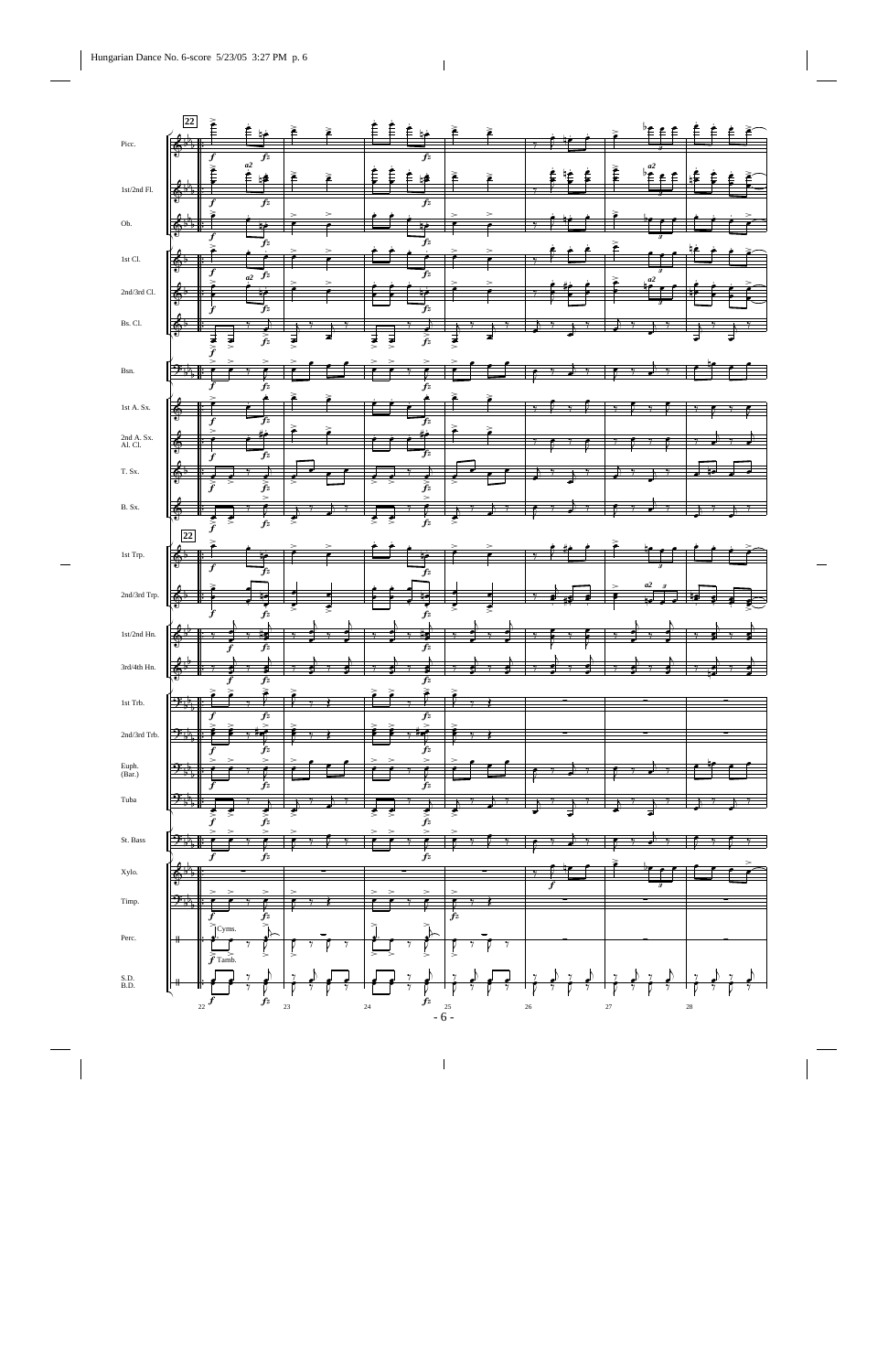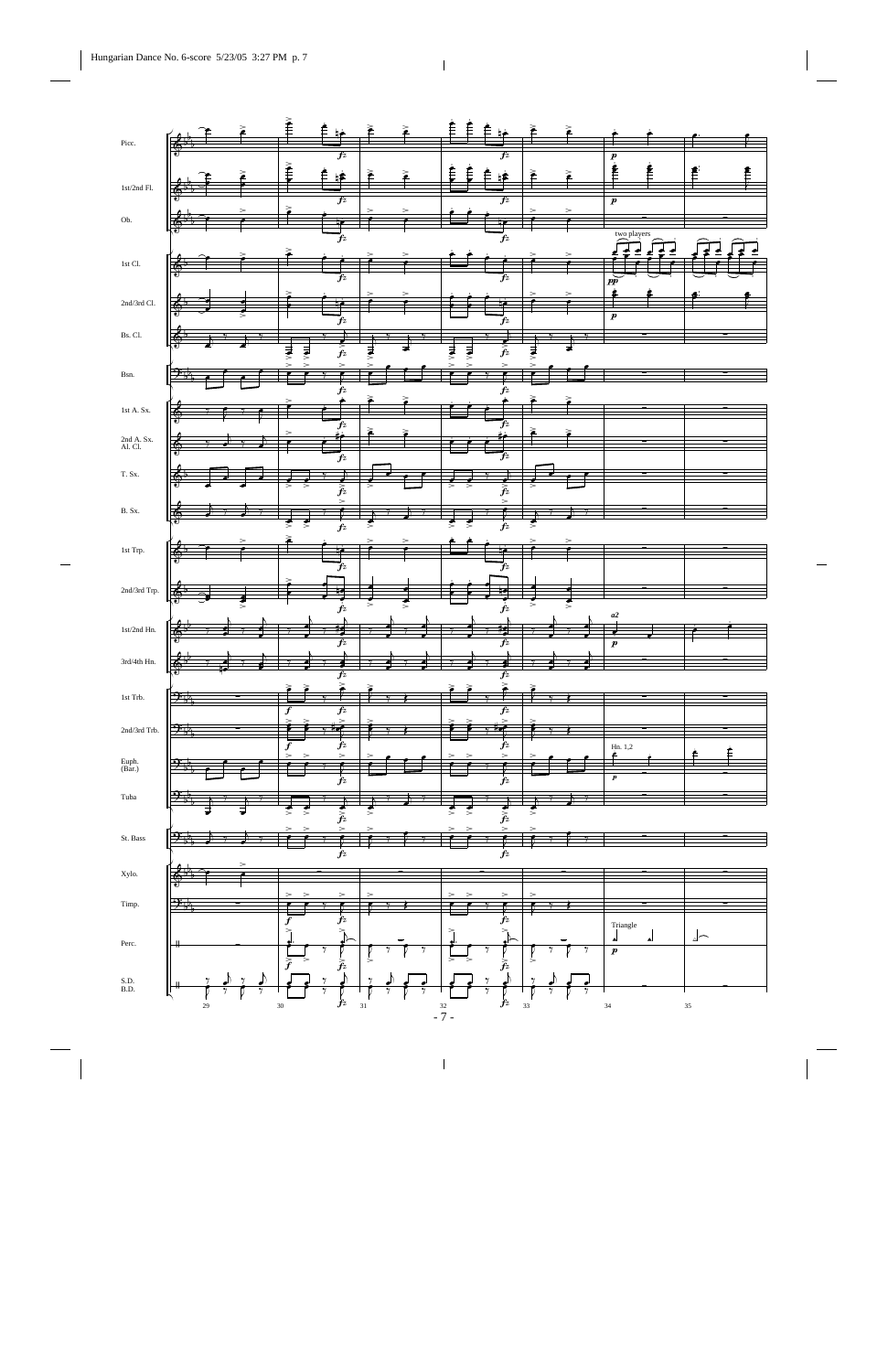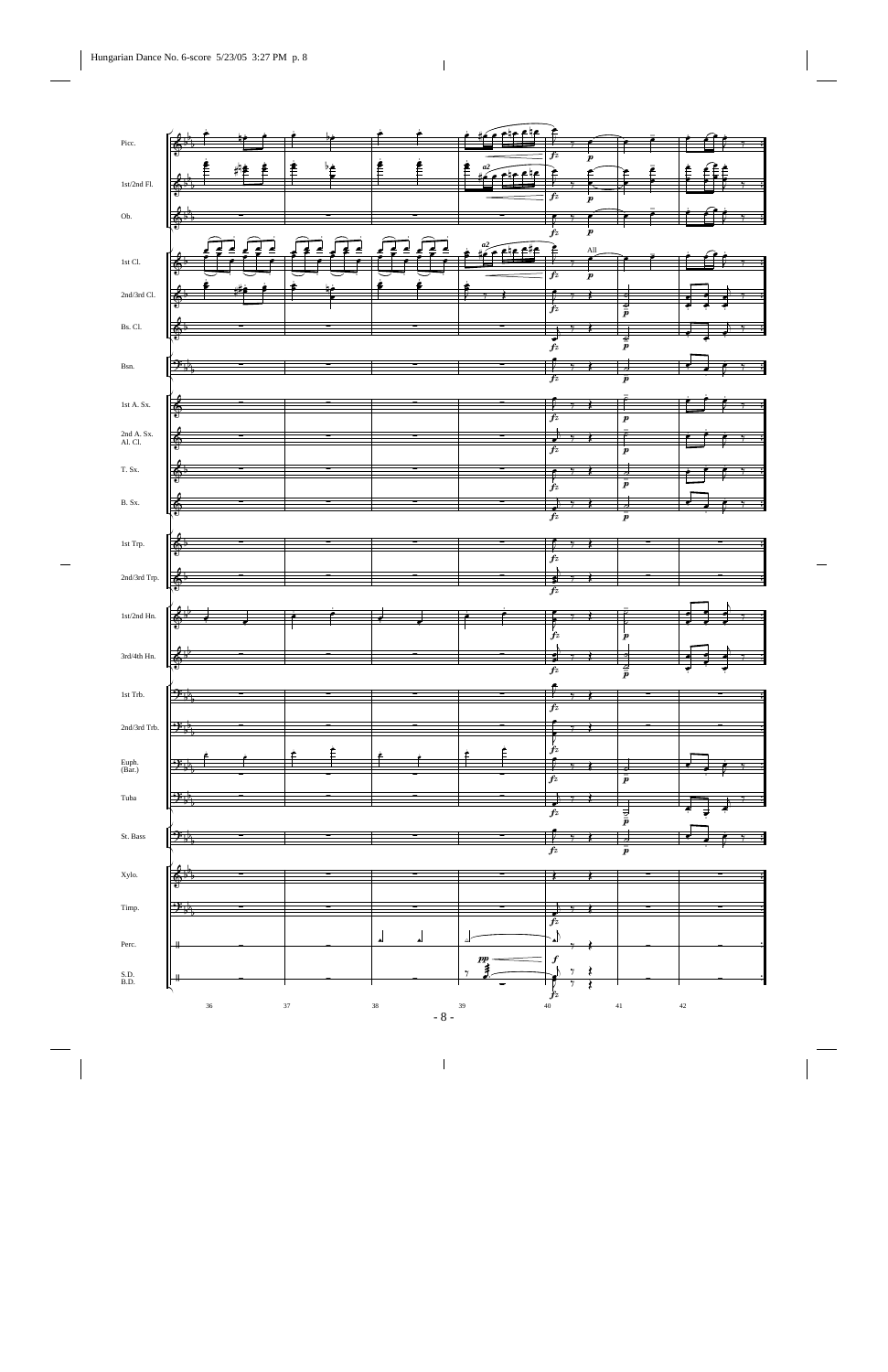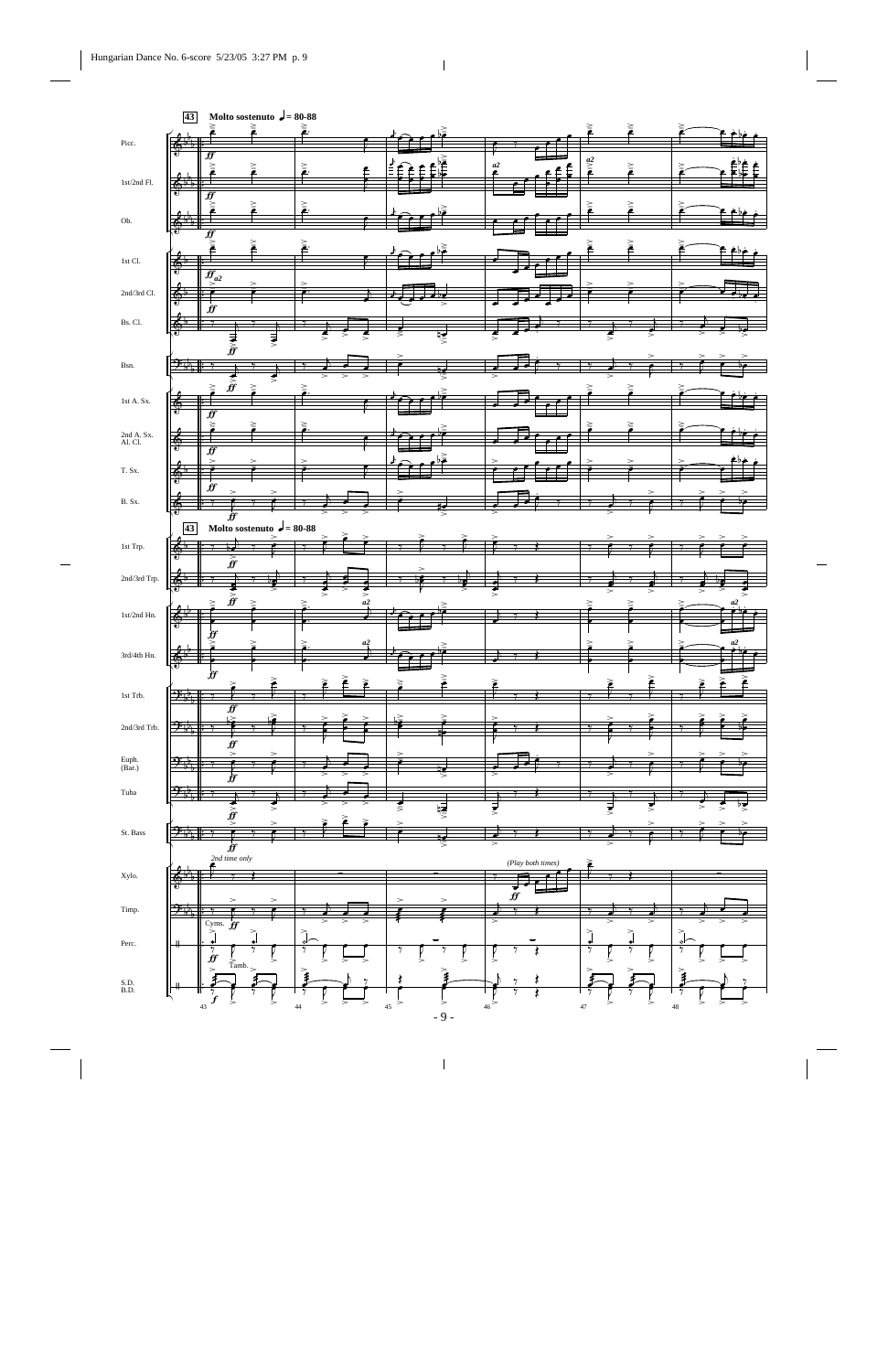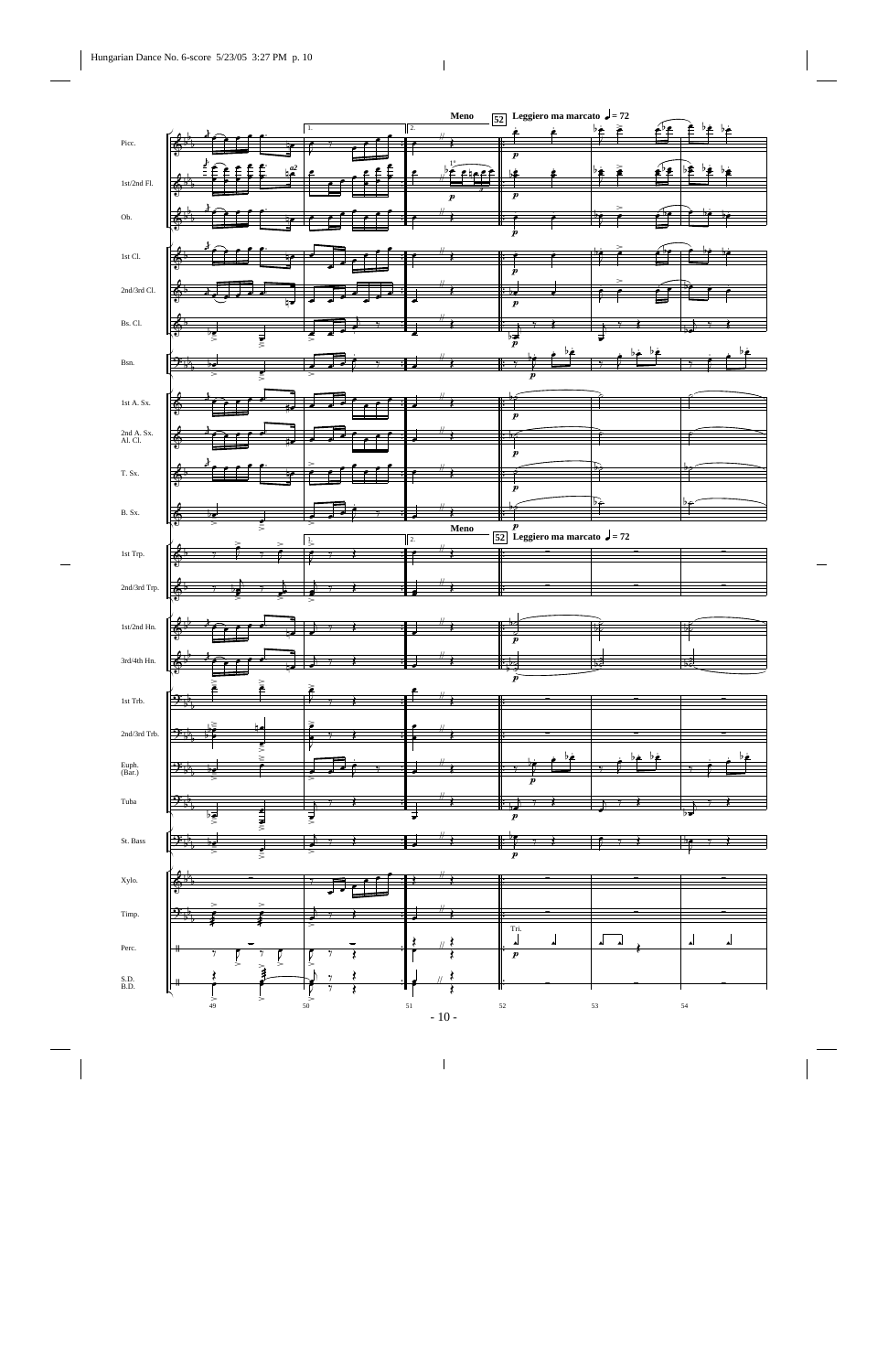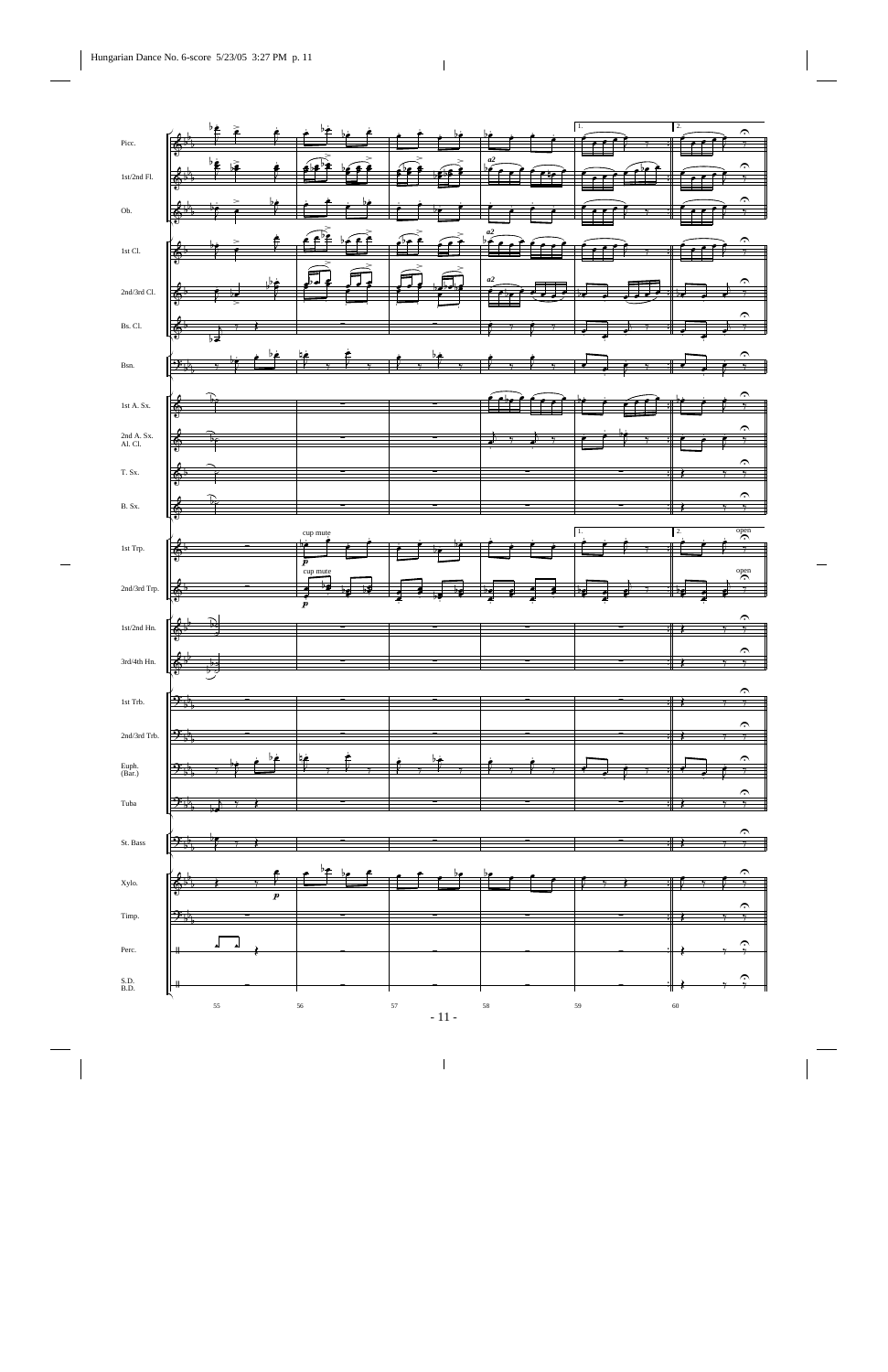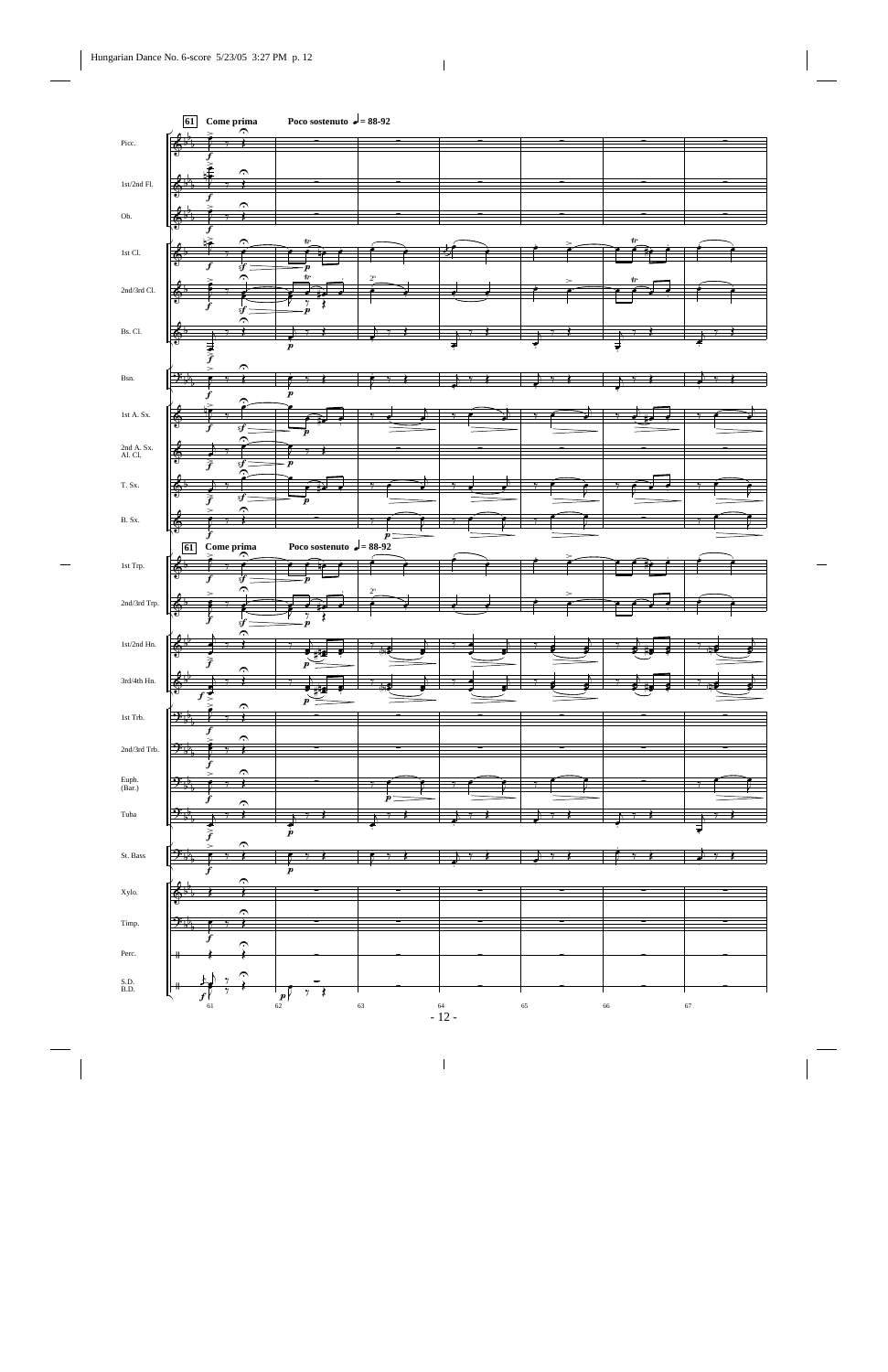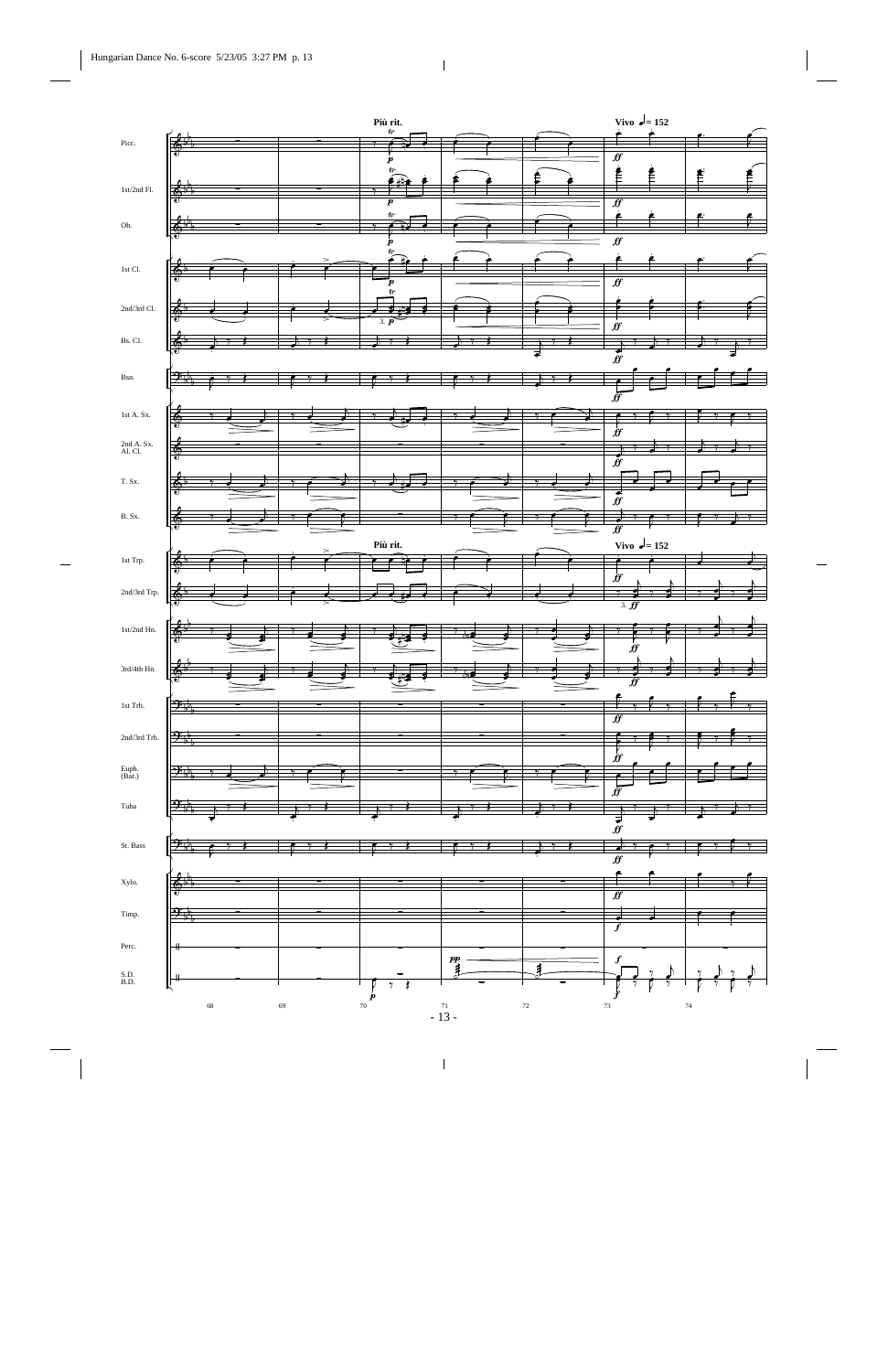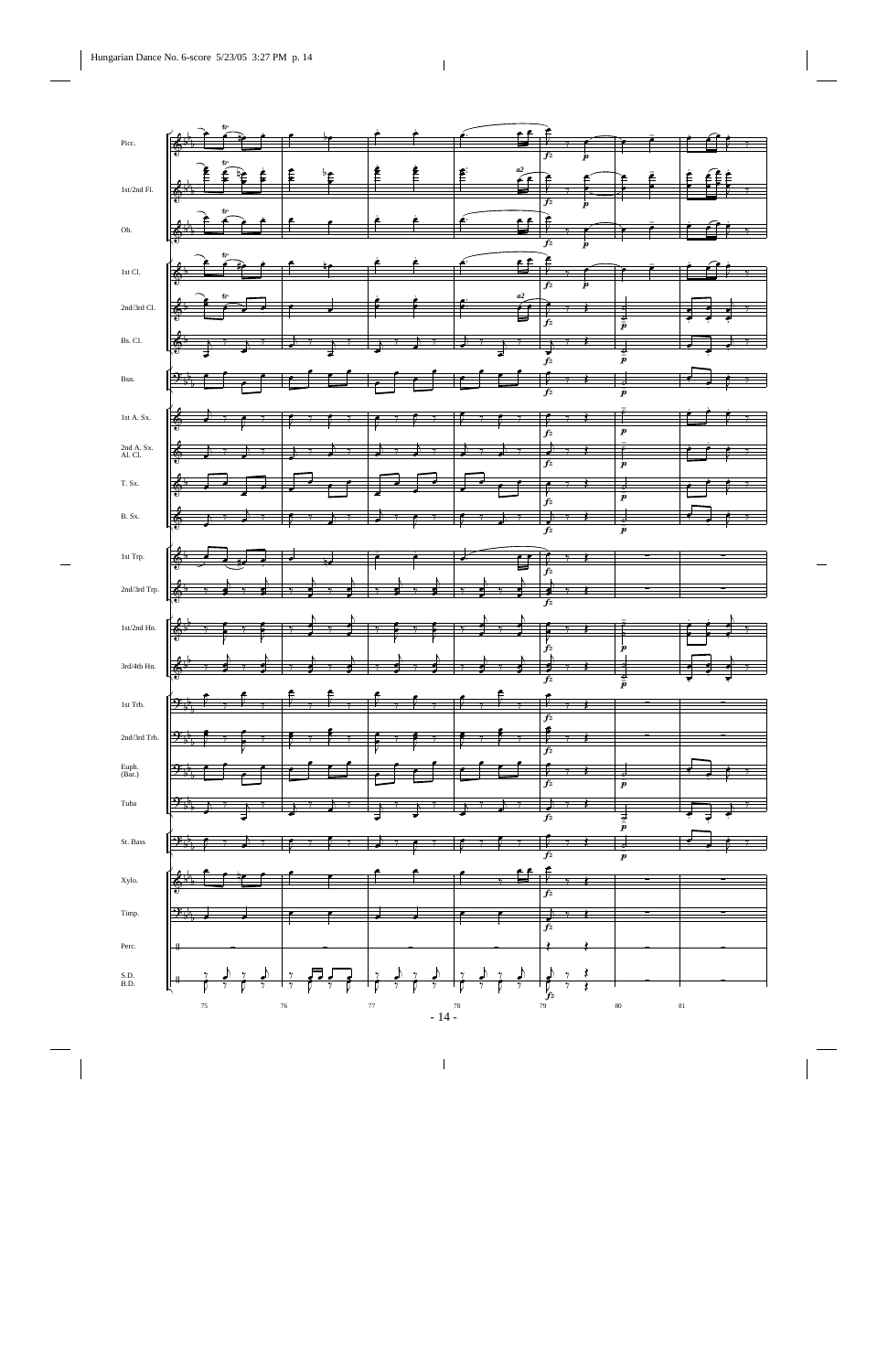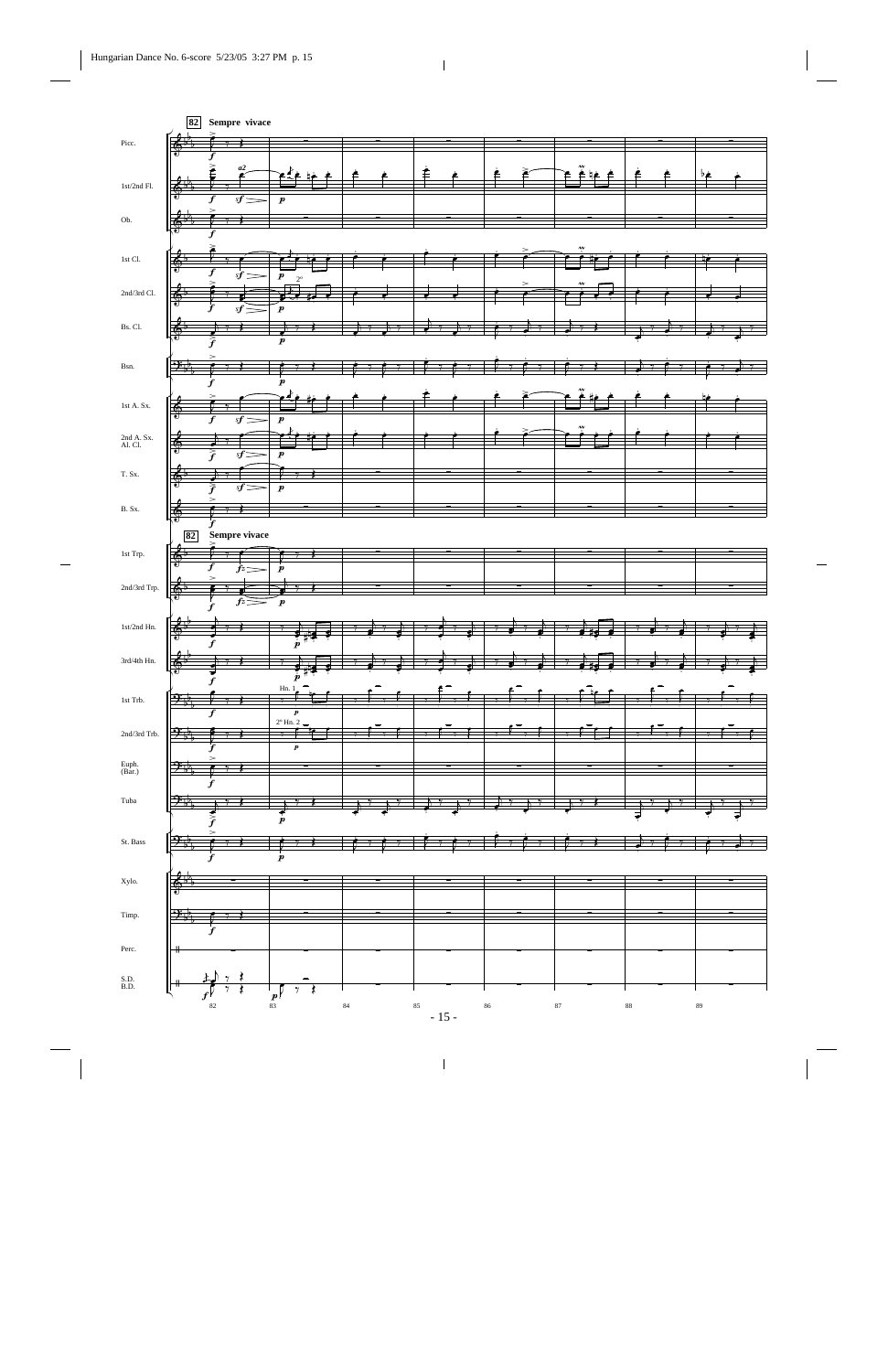![](_page_13_Figure_0.jpeg)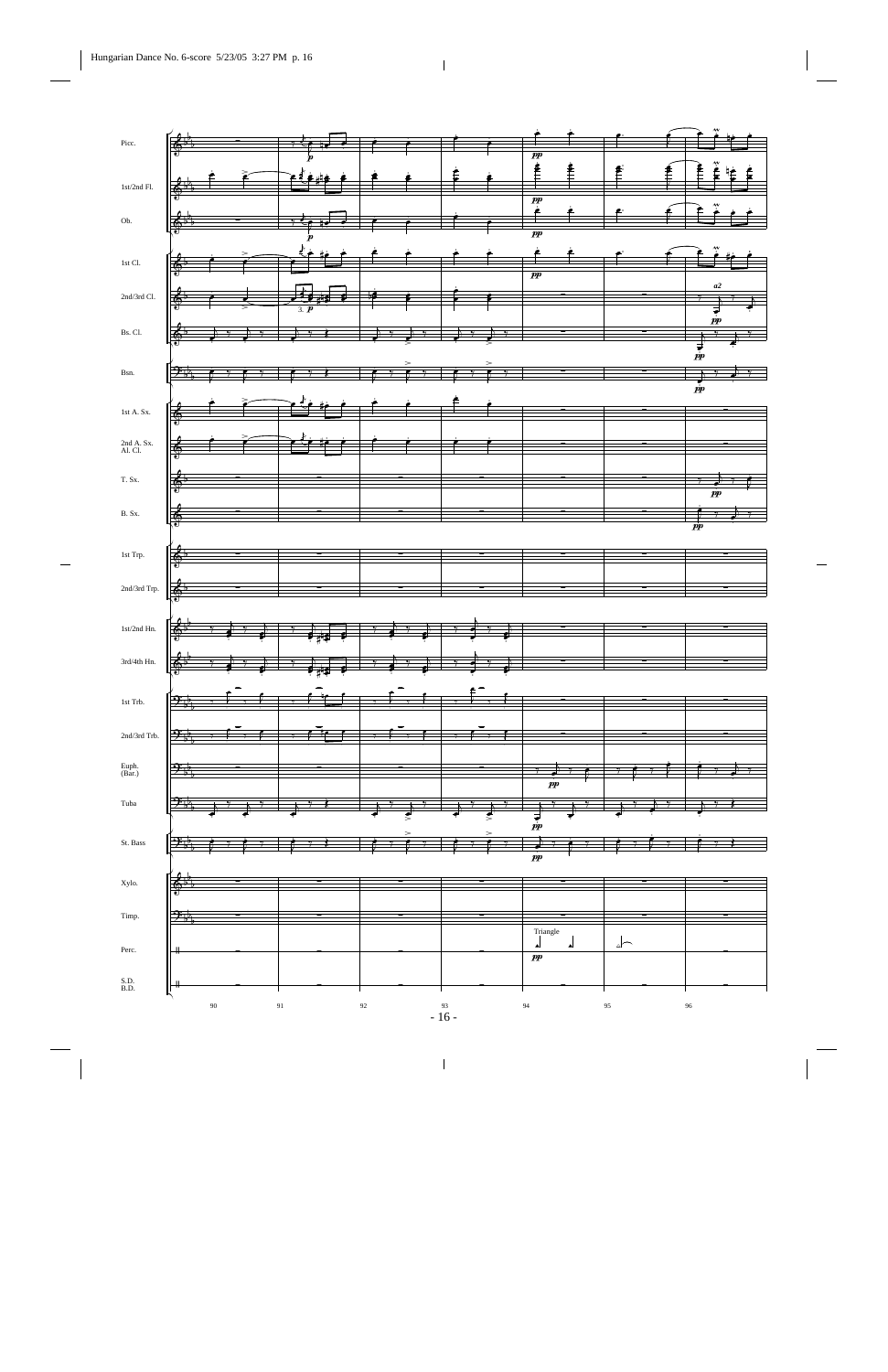![](_page_14_Figure_0.jpeg)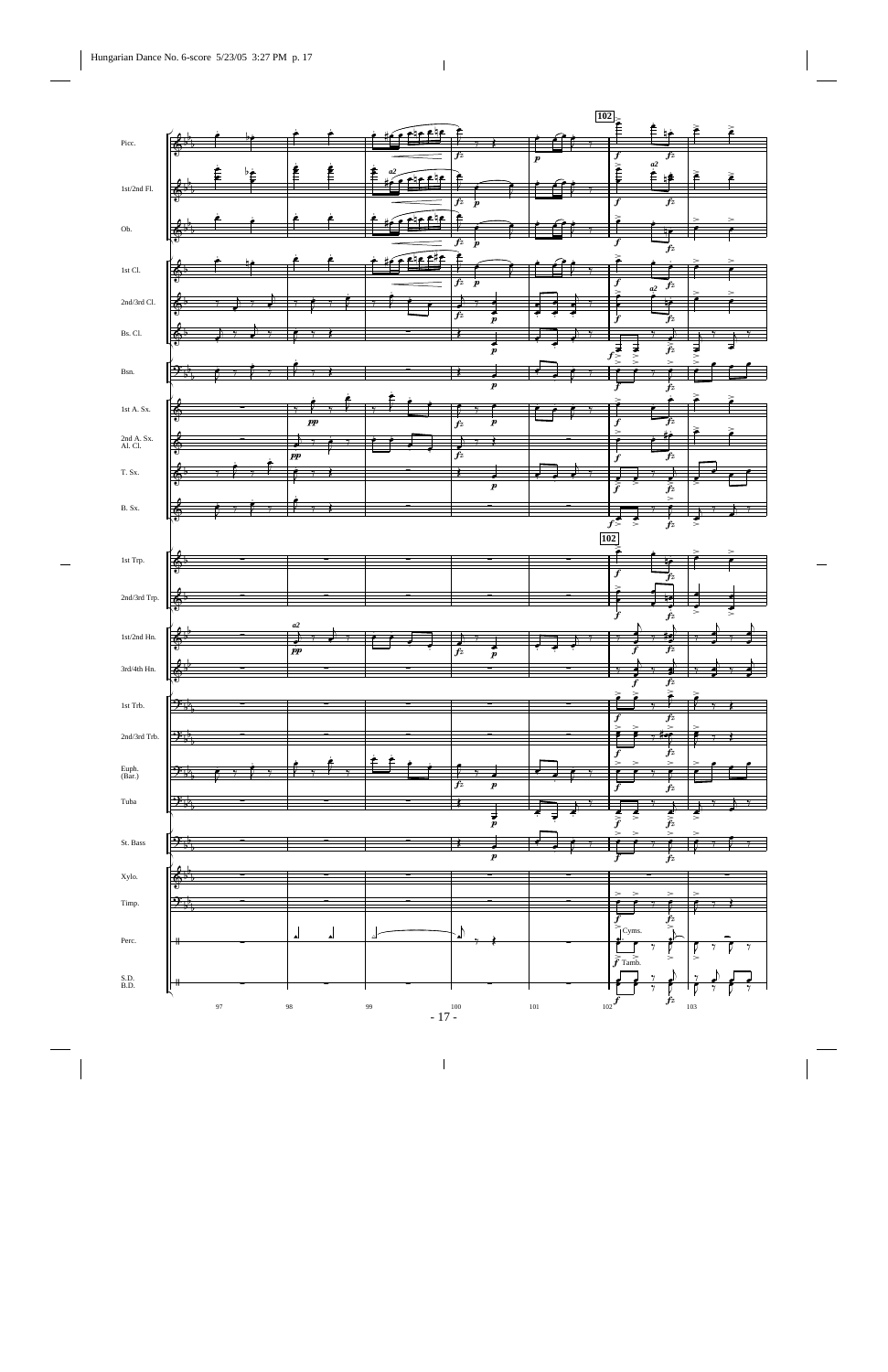![](_page_15_Figure_0.jpeg)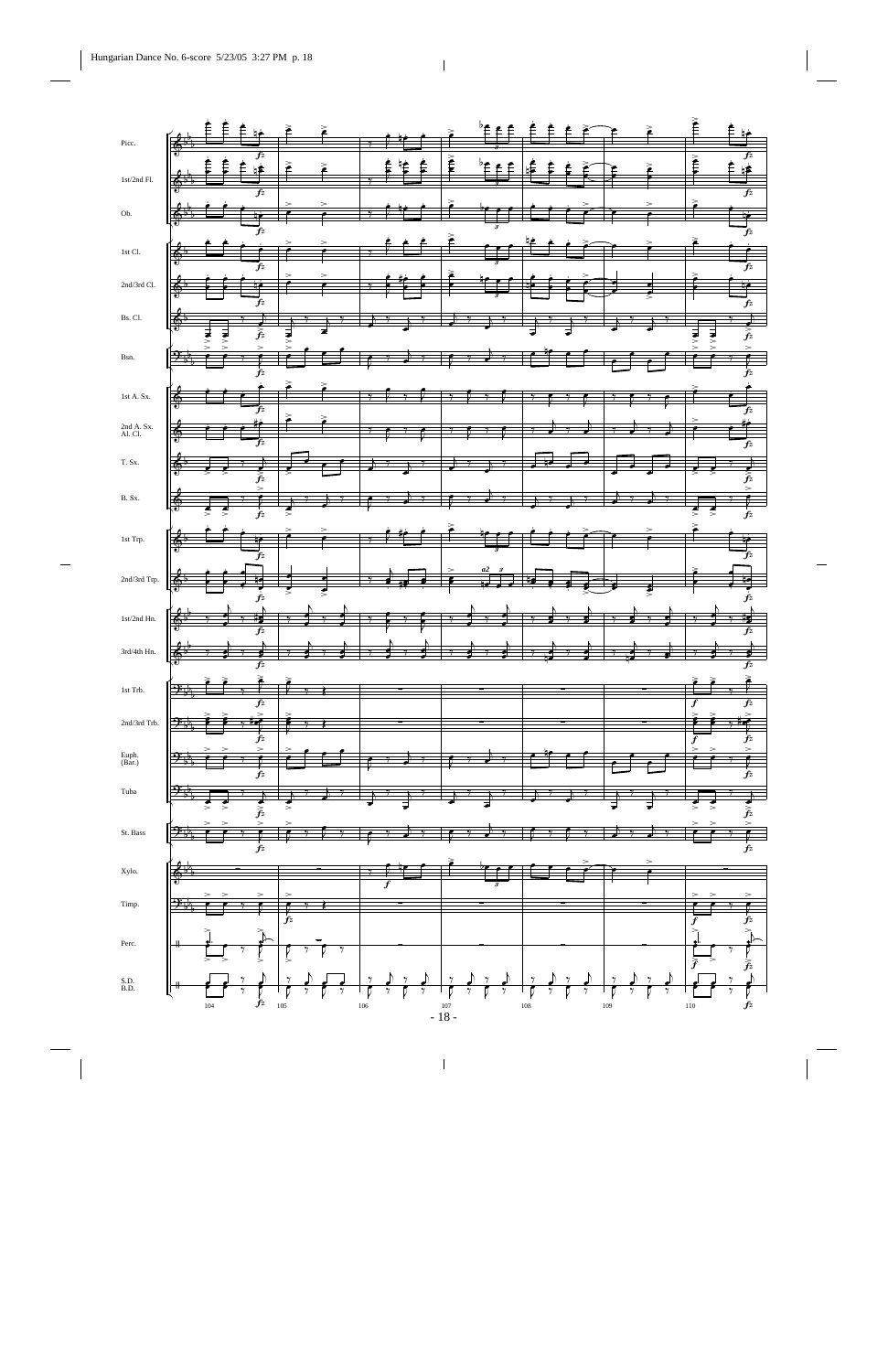![](_page_16_Figure_0.jpeg)